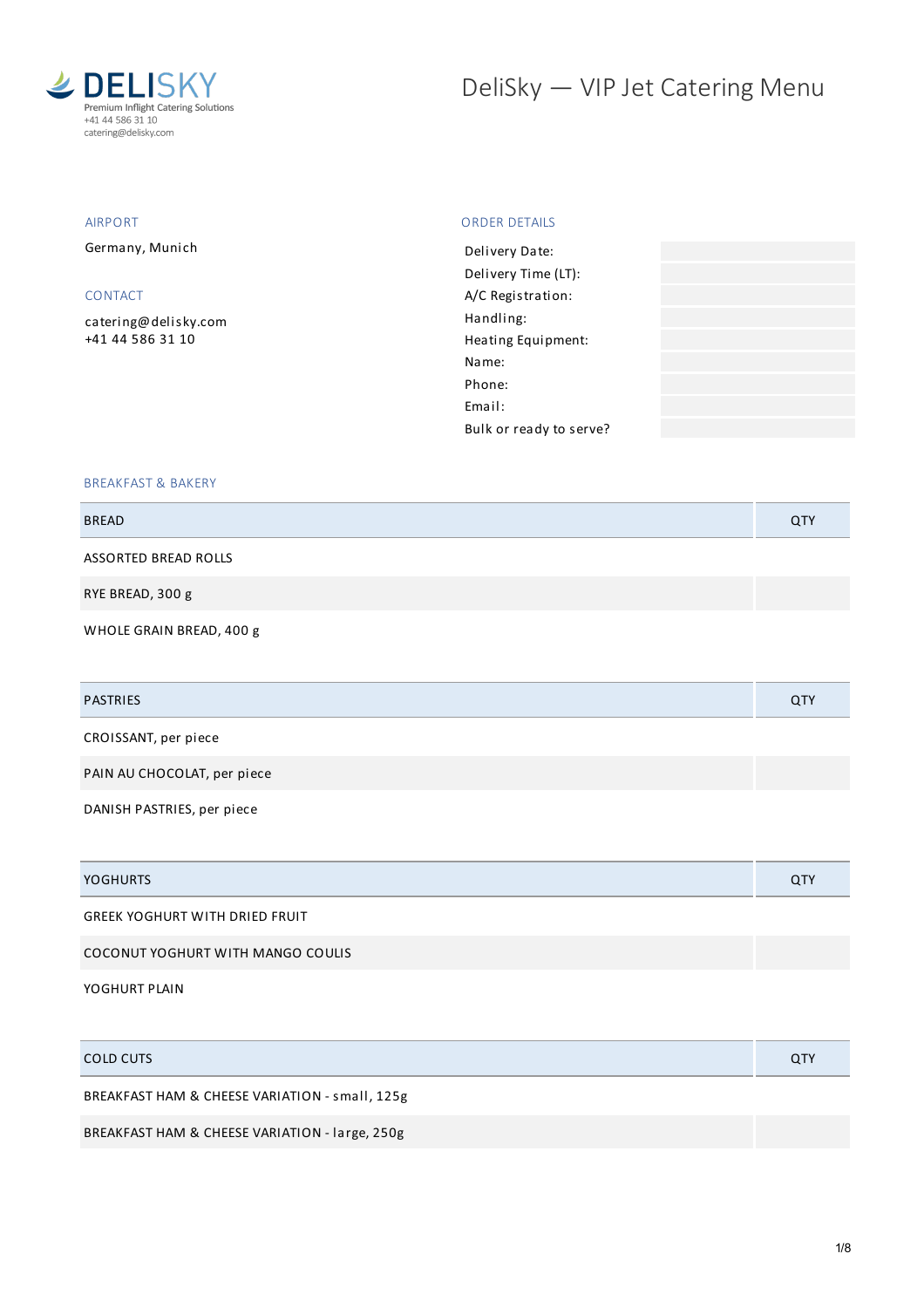| <b>MUESLI &amp; FRUITS</b> |  |
|----------------------------|--|
|                            |  |

## HOMEMADE BIRCHER MUESLI

CORNFLAKES

| <b>HOT BREAKFAST</b>                      | <b>QTY</b> |
|-------------------------------------------|------------|
| OMELETTE plain                            |            |
| OMELETTE with plain crispy bacon          |            |
| <b>OMELETTE with ham cheese</b>           |            |
| OMELETTE with avocado tomato cottag       |            |
| <b>OMELETTE with mushroom</b>             |            |
| SCRAMBLED EGGS plain                      |            |
| SCRAMBLED EGGS with plain crispy bacon    |            |
| SCRAMBLED EGGS with ham cheese            |            |
| SCRAMBLED EGGS with avocado tomato cottag |            |
| SCRAMBLED EGGS with mushroom              |            |
| <b>EGG WHITE OMLETTE</b>                  |            |
| crispy bacon extra portion                |            |
|                                           |            |

## COLD MEALS

| <b>SNACKS</b>           |  |
|-------------------------|--|
| CULTEE DITEC 8 COACUEDE |  |

CHEESE BITES & CRACKERS *hard cheese and parmesan*

CRACKERS, 10 pieces

| <b>CRUDITEES</b> | $\sim$ TV<br>$\alpha$ . |
|------------------|-------------------------|
|------------------|-------------------------|

CRUDITEES - large, 450g *with sour cream and humus (120g each)*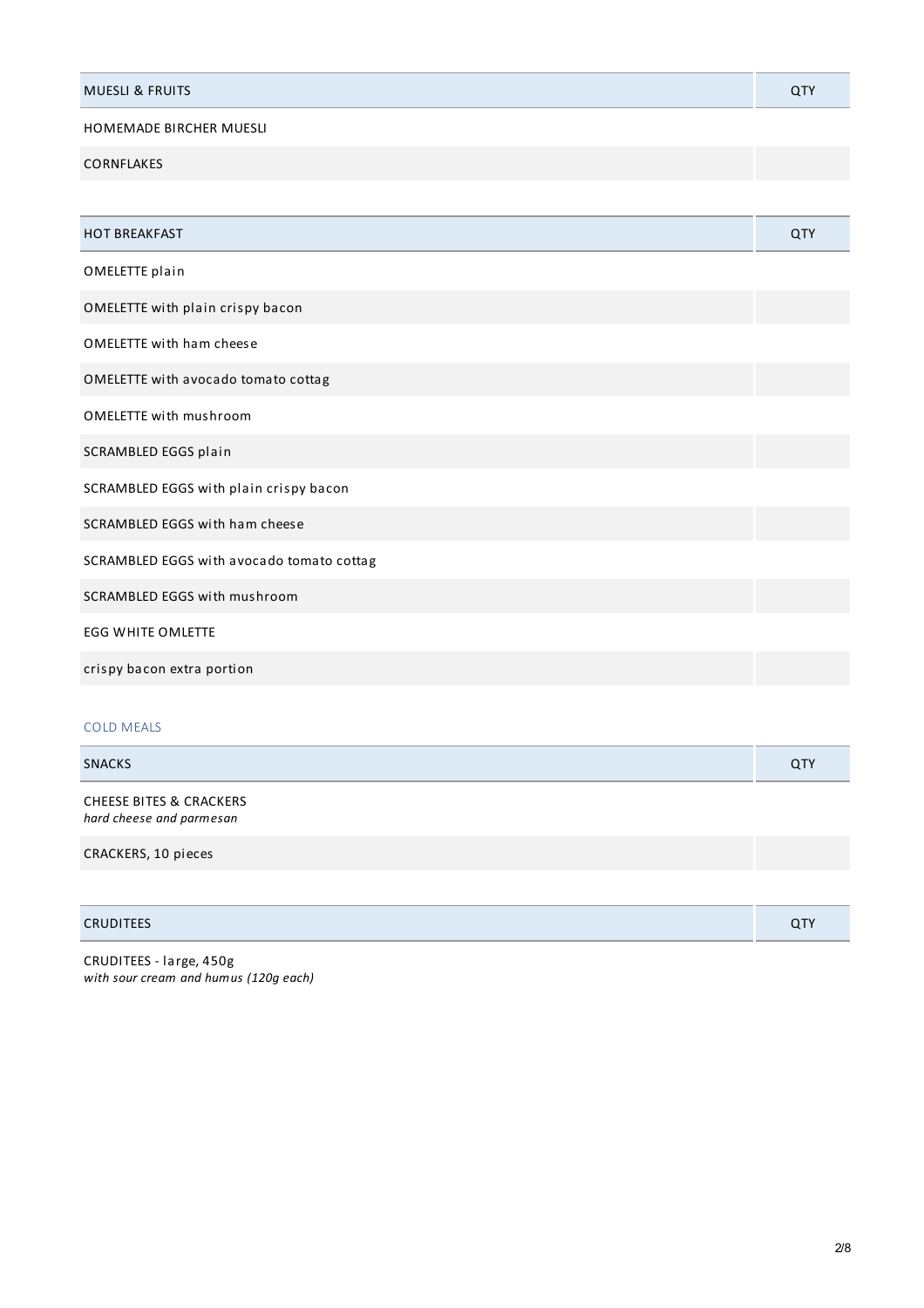## CANAPÉS QTY SMOKED SALMON CANAPE, per piece *on brown bread* SMOKED TROUT CANAPE, per piece *on brown bread* SHRIMPS CANAPE, per piece *on brown bread* MOZZARELLA AND TOMATO CANAPE, per piece *on brown bread* CHICKEN CANAPE, per piece *on brown bread* ROASTBEEF CANAPE, per piece *on brown bread* AUSTRIAN CURED HAM CANAPE, per piece *on brown bread* SALAMI AND CORNICHONS CANAPE, per piece *on brown bread* EMMENTAL CHEESE CANAPE, per piece *on brown bread* BRIE AND FIG MUSTARD CANAPE, per piece *on brown bread*

COTTAGE CHEESE AND AVOCADO CANAPE, per piece *on brown bread*

| <b>SANDWICHES</b>                                                           | QTY |
|-----------------------------------------------------------------------------|-----|
| SMOKED SALMON SANDWICH with cream cheese, 3 pieces<br>whole wheat bread     |     |
| CHICKEN CAESARS SANDWICH, 3 pieces<br>whole wheat bread                     |     |
| ROAST BEEF SANDWICH with sauce tartare, 3 pieces<br>whole wheat bread       |     |
| <b>CORONATION CHICKEN SANDWICH, 3 pieces</b><br>whole wheat bread           |     |
| CREAM CHEESE SANDWICH with cucumber and mint, 3 pieces<br>whole wheat bread |     |

3/8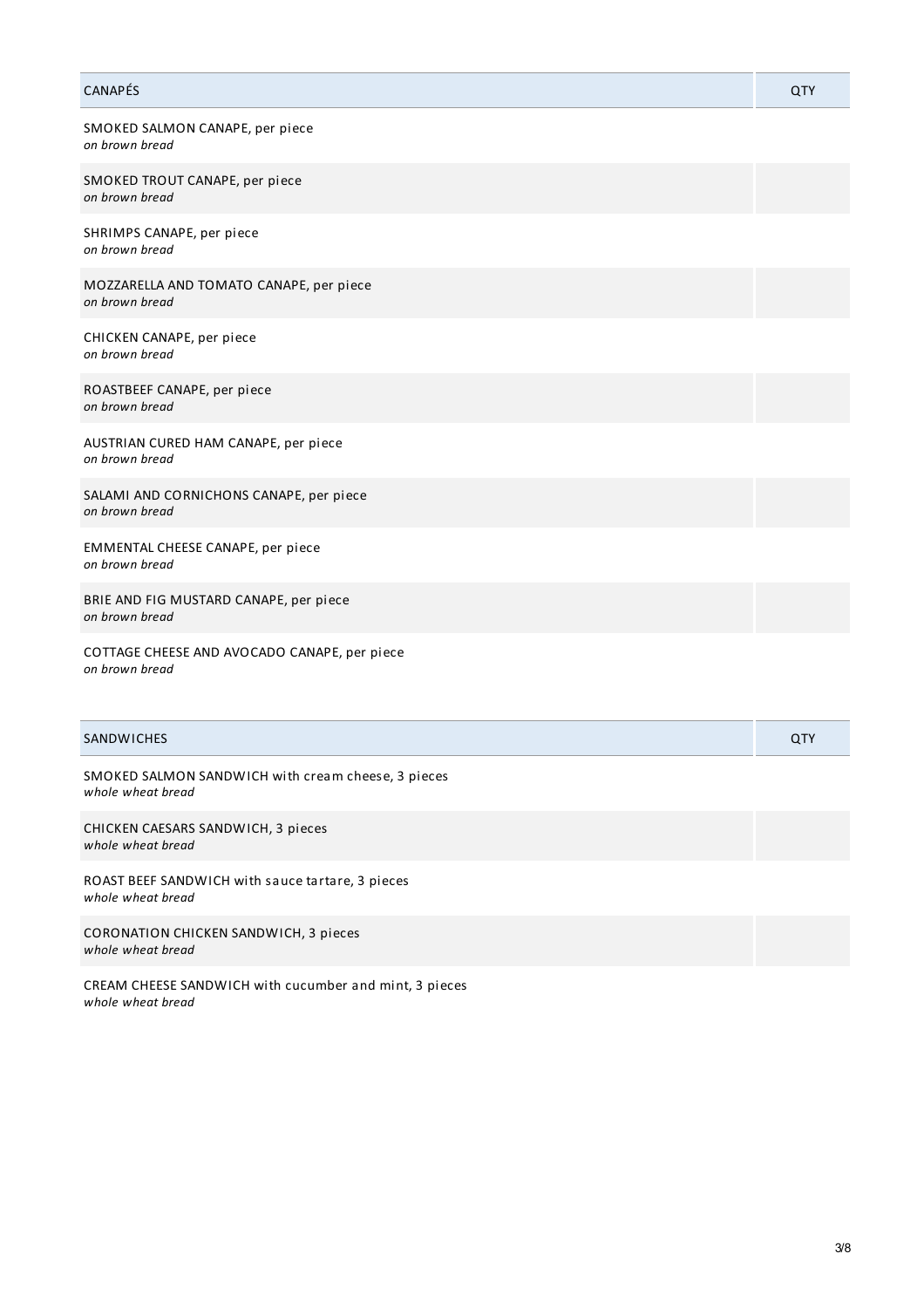| <b>STARTERS</b>                                                                   | QTY        |
|-----------------------------------------------------------------------------------|------------|
| SMOKED SALMON TARTARE with wasabi creme fraiche                                   |            |
| BURRATA with tomato carpaccio                                                     |            |
| <b>ROASTBEEF with sauce tartare</b>                                               |            |
| AUSTRIAN CURED HAM "BEINSCHINKEN", per portion<br>with horseradish and cornichons |            |
| ITALIAN ANTIPASTI, per portion                                                    |            |
| SPANISH TAPAS, per portion                                                        |            |
| CHICKEN CAESAR SALAD with herbed chicken breast and croutons                      |            |
| PRAWNS CAESARS SALAD                                                              |            |
| <b>GRILLED VEGETABLE SALAD</b>                                                    |            |
| BULGUR SALAD with oven roasted and caramelized baby carrots                       |            |
|                                                                                   |            |
| <b>SALADS</b>                                                                     | <b>QTY</b> |
| SEASONAL MIXED SALAD                                                              |            |

| <b>PLATTERS</b>                                                                                     | QTY |
|-----------------------------------------------------------------------------------------------------|-----|
| LOCH FYNE SMOKED SALMON, small portion                                                              |     |
| LOCH FYNE SMOKED SALMON, large portion                                                              |     |
| SELECTION OF AUSTIAN HAM & MEAT - small, 250g<br>boiled, roasted and smoked meats                   |     |
| SELECTION OF AUSTIAN HAM & MEAT - large, 450g<br>boiled, roasted and smoked meats                   |     |
| INTERNATIONAL CHEESE PLATE - small, 250g<br>parmesan, emmental, soft goat cheese, blue cheese, brie |     |
| INTERNATIONAL CHEESE PLATE - large, 450g<br>parmesan, emmental, soft goat cheese, blue cheese, brie |     |
| SPANISH TAPAS - small, 250g                                                                         |     |
| SPANISH TAPAS - large, 450g                                                                         |     |
| ITALIAN ANTIPASTI - small, 250g                                                                     |     |
| ITALIAN ANTIPASTI - large, 450g                                                                     |     |
| SMOKED FISH PLATTER - small, 250g                                                                   |     |
| SMOKED FISH PLATTER - large, 450g                                                                   |     |
| ARABIC MEZZE - small, 250g                                                                          |     |
|                                                                                                     |     |

ARABIC MEZZE - large, 450g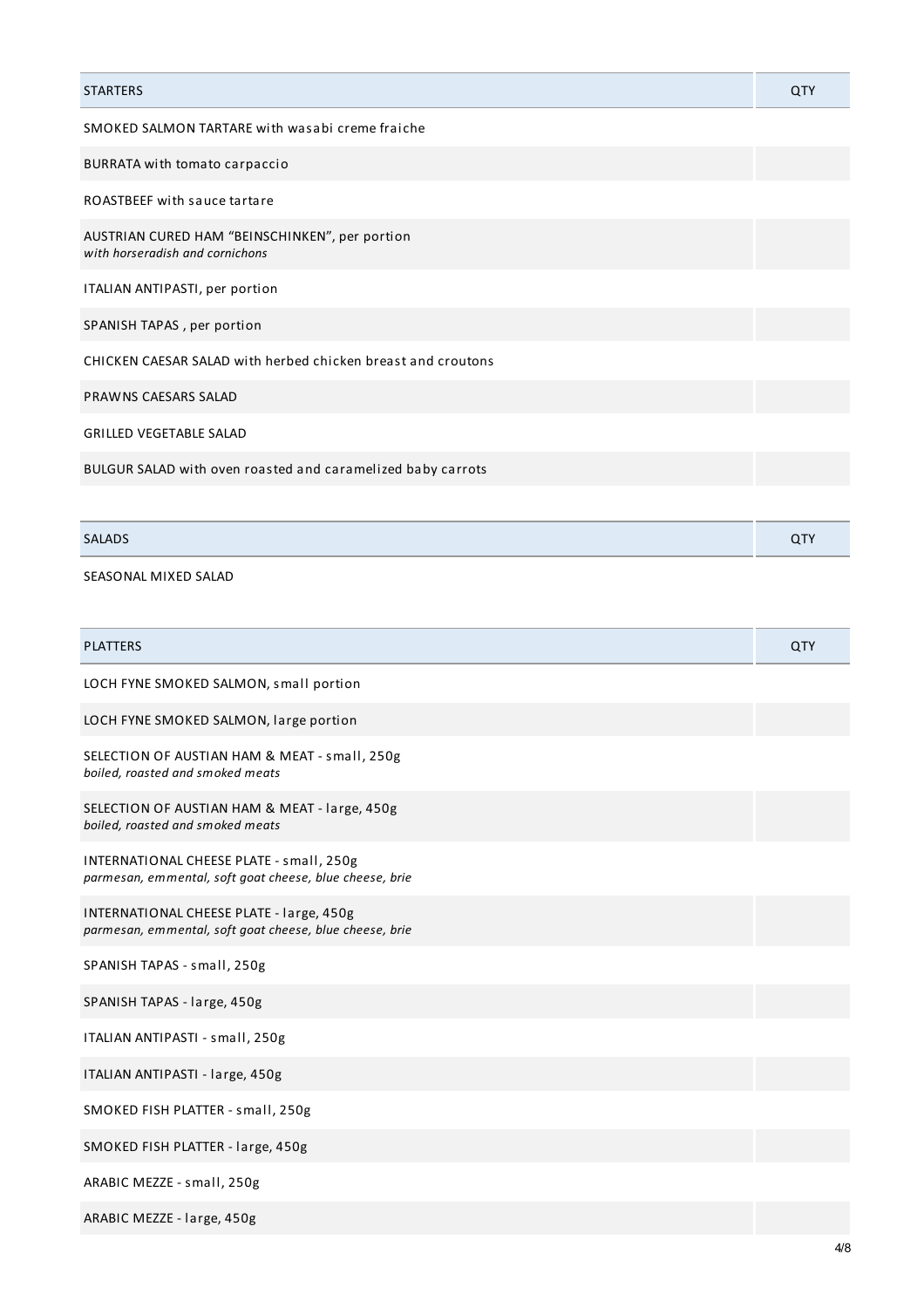| <b>CREW MEALS</b><br>________ |  |
|-------------------------------|--|
|                               |  |

## BLUE CREWMEAL BOX

#### HOT MEALS

| <b>HOT MEALS</b>                                                                          |     |
|-------------------------------------------------------------------------------------------|-----|
| <b>SNACKS &amp; STARTERS</b>                                                              | QTY |
| HAM AND CHEESE PANINI with potato chips                                                   |     |
| MOZZARELLA AND TOMATO PANINI with potato chips                                            |     |
|                                                                                           |     |
| SOUPS                                                                                     | QTY |
| CLEAR BEEF CONSOMME WITH VEGETABLES, per portion                                          |     |
| AUSTRIAN STYLE CREAMY PUMPKIN SOUP with pumpkin seeds, per portion                        |     |
|                                                                                           |     |
|                                                                                           |     |
| <b>MAIN DISHES - MEAT</b>                                                                 | QTY |
| <b>FILLET OF BEEF</b><br>with gratinated potatoes, haricots verts and french pepper sauce |     |
| <b>GRILLED LAMB CHOPS</b><br>with grilled polenta and smoked red peppers                  |     |
| WIENER SCHNITZEL<br>with parsley potatoes and creamy cucumber salad                       |     |
| VIENNESE STYLE CHICKEN IN RED PEPPER SAUCE<br>with handmade spaetzle                      |     |

| MAIN DISHES - FISH & SEAFOOD | $\mathbf{u}$ |
|------------------------------|--------------|
|                              |              |

GRILLED WILD SALMON *with sauteed leaf spinach, saltinbocca potatoes and lemon butter*

#### SEABASS

*with rosmary potatoes and mediterranean vegetables* GRILLED TURBOT

*with zucchini with rosemary, celiaric mousseline and caper tomato butter*

SAUTEED PRAWNS *with buttered rice and parmesan tomato sauce*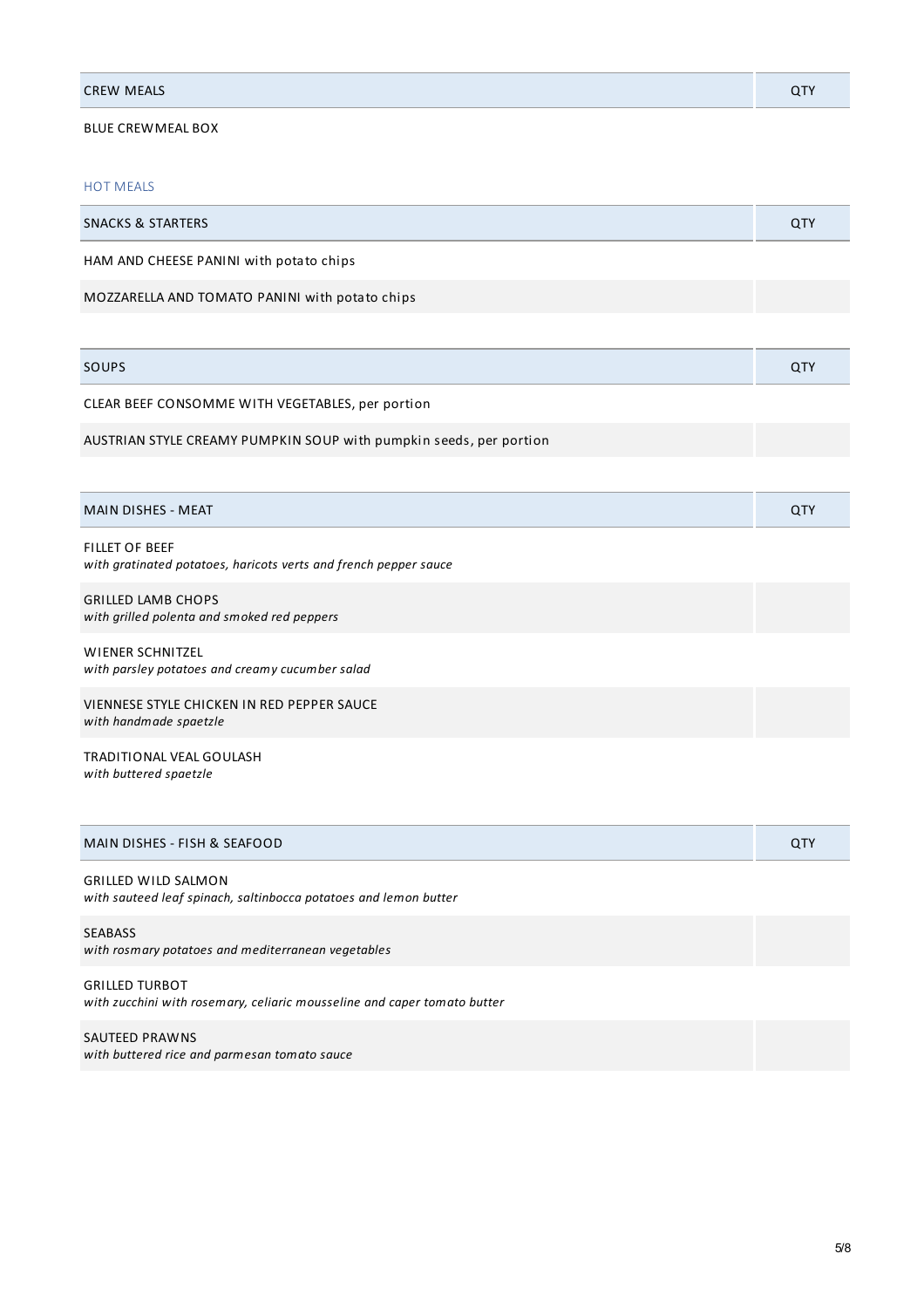| <b>MAIN DISHES - POULTRY</b>                                                    | QTY |
|---------------------------------------------------------------------------------|-----|
| <b>GRILLED CHICKEN BREAST</b><br>with potato mousseline and buttered vegetables |     |
| YELLOW CHICKEN CURRY<br>with steamed jasmin rice                                |     |
|                                                                                 |     |
| <b>MAIN DISHES - VEGETARIAN</b>                                                 | QTY |
| <b>INDIAN VEGETABLE KORMA</b><br>with steamed jasmin rice                       |     |

| PASTA & RISOTTO                                            | <b>QTY</b> |
|------------------------------------------------------------|------------|
| RIGATONI with parmesan tomato sauce                        |            |
| HOMEMADE BUFFALO MOZZARELLA MEZZALUNE with cherry tomatoes |            |
|                                                            |            |

#### DESSERTS & FRUIT

| <b>DESSERTS</b>                                    | <b>QTY</b> |
|----------------------------------------------------|------------|
| DO & CO'S MOUSSE AU CHOCOLAT                       |            |
| CHOCOLATE MOUSSE with cookies and raspberry coulis |            |
| TIRAMISU                                           |            |
| VIENNESE APPLE STRUDEL with vanilla sauce          |            |
| PROFITEROLES with chocolate sauce                  |            |

| <b>FRUIT</b>               | <b>QTY</b> |
|----------------------------|------------|
| FRESH FRUIT SALAD          |            |
| FRESH FRUIT PLATTER - 100g |            |

FRESH FRUIT PLATTER - 550g

| <b>BERRIES</b>                           | QTY |
|------------------------------------------|-----|
| FRESH BERRIES with vanilla creme fraiche |     |
| Fresh mixed berries, 100g                |     |
| Fresh raspberries, 100g                  |     |
| Fresh strawberries, 100g                 |     |
| Fresh blueberries, 100g                  |     |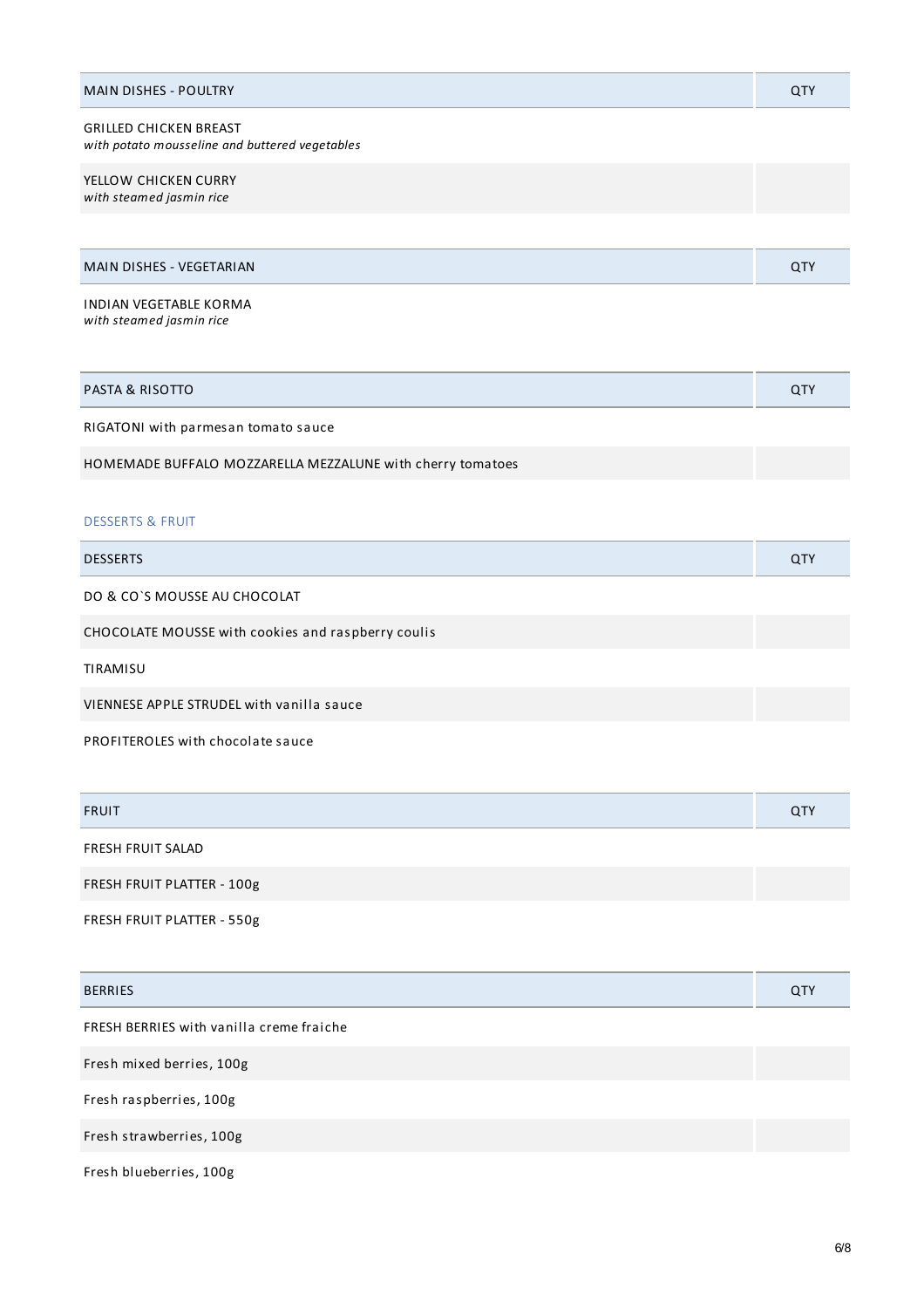| <b>CAKES &amp; TARTS</b>   | QTY |
|----------------------------|-----|
| <b>DEMEL'S SACHERTORTE</b> |     |

### DOUBLE CHOCOLATE TART

DEMEL'S SACHERTORTE (size 4 ø 20cm, 12 pcs, 800g)

| <b>PETIT FOURS</b>                     | QTY |
|----------------------------------------|-----|
| Chocolate dipped strawberry, per piece |     |
| Sweet curd souffle cake, per piece     |     |
| Macaroon, per piece                    |     |
| Lemon tart, per piece                  |     |
| Chocolate tower, per piece             |     |

#### BEVERAGES

| <b>JUICES</b>                        | <b>QTY</b> |
|--------------------------------------|------------|
| FRESHLY SQUEEZED ORANGE JUICE, 0.25L |            |
| FRESHLY SQUEEZED CARROT JUICE, 0.25L |            |

| SMOU |  |
|------|--|
|      |  |

FRUIT SMOOTHIE, 0.25L

| $- - -$<br>$\sqcup$<br>. .<br>」ヒー |  |
|-----------------------------------|--|
|                                   |  |

#### Thermos flask

Coffee *Available free of charge with ExecuJet FBO*

Hot water *Available free of charge with ExecuJet FBO*

#### NON-FOOD

| DISH WASHING & LAUNDRY |  |
|------------------------|--|
|                        |  |

LAUNDRY *30 EUR per 30 min*

EQUIPMENT WASHING, per item

EQUIPMENT WASHING, per atlas container / 4 trays